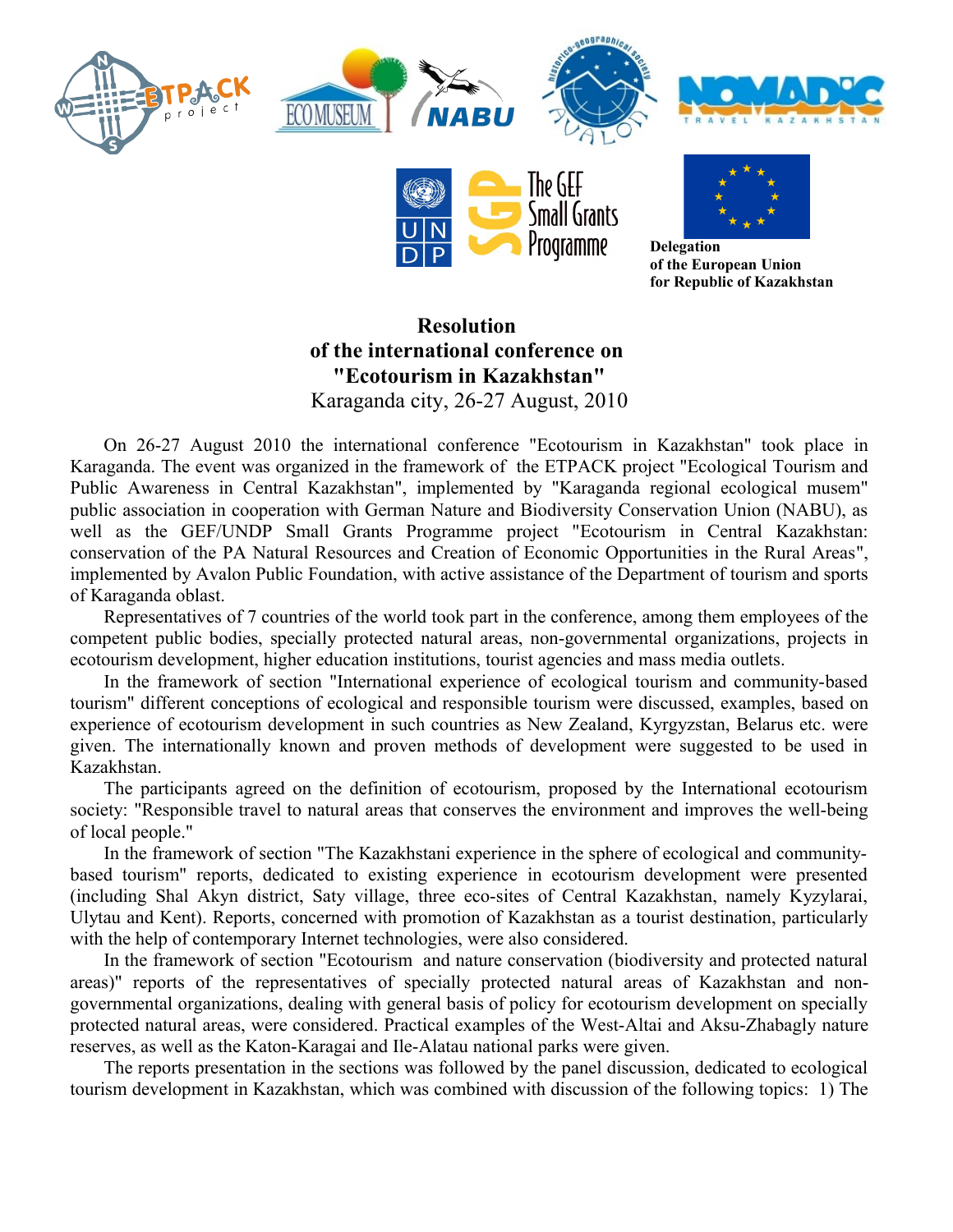legal framework of tourism development in Kazakhstan (its adaptation to ecotourism); 2) Guest-houses certification; 3) Authenticity and practice of eco-cultural tourism.

## **After having considered the reports and having discussed the issues of the conference in the course of panel discussion, the participants of the conference came to the following conclusions:**

## **Taking into account, that**

Tourism is mentioned as one of the priority orientations of economic policy of the Republic in the State Programme in accelerated industrial and innovation development of the Republic of Kazakhstan in 2010-2014;

Nowadays ecological tourism is considered to be an optimum alternative of sustainable development of tourism sector worldwide;

Fundamental principles of ecological tourism development, which determine its correct understanding, are as follows: participation of local communities in the process of tourists servicing organization and minimization of environmental impacts;

Ecological tourism, being a composite and integral part of domestic and inbound tourism, contributes to the positive image of Kazakhstan abroad;

**Recognising**, that the suitable legal framework for ecotourism development had not been worked out yet, whereas measures in its development, assumed by the State and private organizations, do not always correspond to the principles, commonly accepted worldwide;

## **The participants consider it necessary to assume the following measures, contributing to ecological tourism development in Kazakhstan:**

- to draw attention of the Ministry of tourism and sports of the Republic of Kazakhstan to necessity of the State support (including Financial support) of the projects in ecotourism development, including community-based tourism, in the framework of creation of special complex State programmes or within the bounds of existent programmes (including the State programme in accelerated industrial and innovation development of the Republic of Kazakhstan in 2010-2014)

- to draw attention of the Ministry of tourism and sports of the Republic of Kazakhstan, as well as local executive powers, to necessity of improvement of normative legal acts in the sphere of tourism on republican and local levels (State programmes, strategic plans of the ministries, regional master-plans etc.) by proposing amendments regarding ecotourism development and support; to inform the Ministry about the necessity of financial provision of the events planned;

- to draw attention of the Ministry of tourism and sports of the Republic of Kazakhstan, as well as local executive powers, to necessity of the State (financial and not only) support in creation and functioning of tourist information centers in all regions;

- to draw attention of the Ministry of tourism and sports of the Republic of Kazakhstan as well as local executive powers, to necessity of compulsory presence of ecological component in all projects in tourism development; to recommend to exclude from its activity positioning of big tourism projects, which do not get in line with ecotourism principles;

- to recommend the Committee of forestry and game management of the Ministry of agriculture of the Republic of Kazakhstan to make provision of organization of events, concerned with tourism development, in the work of specially protected natural areas at their territories (qualified and tactful personnel training, providing tourists with fliers and maps, maintenance of order and minimal infrastructure, maintenance of territory protection regulations without any exceptions, providing